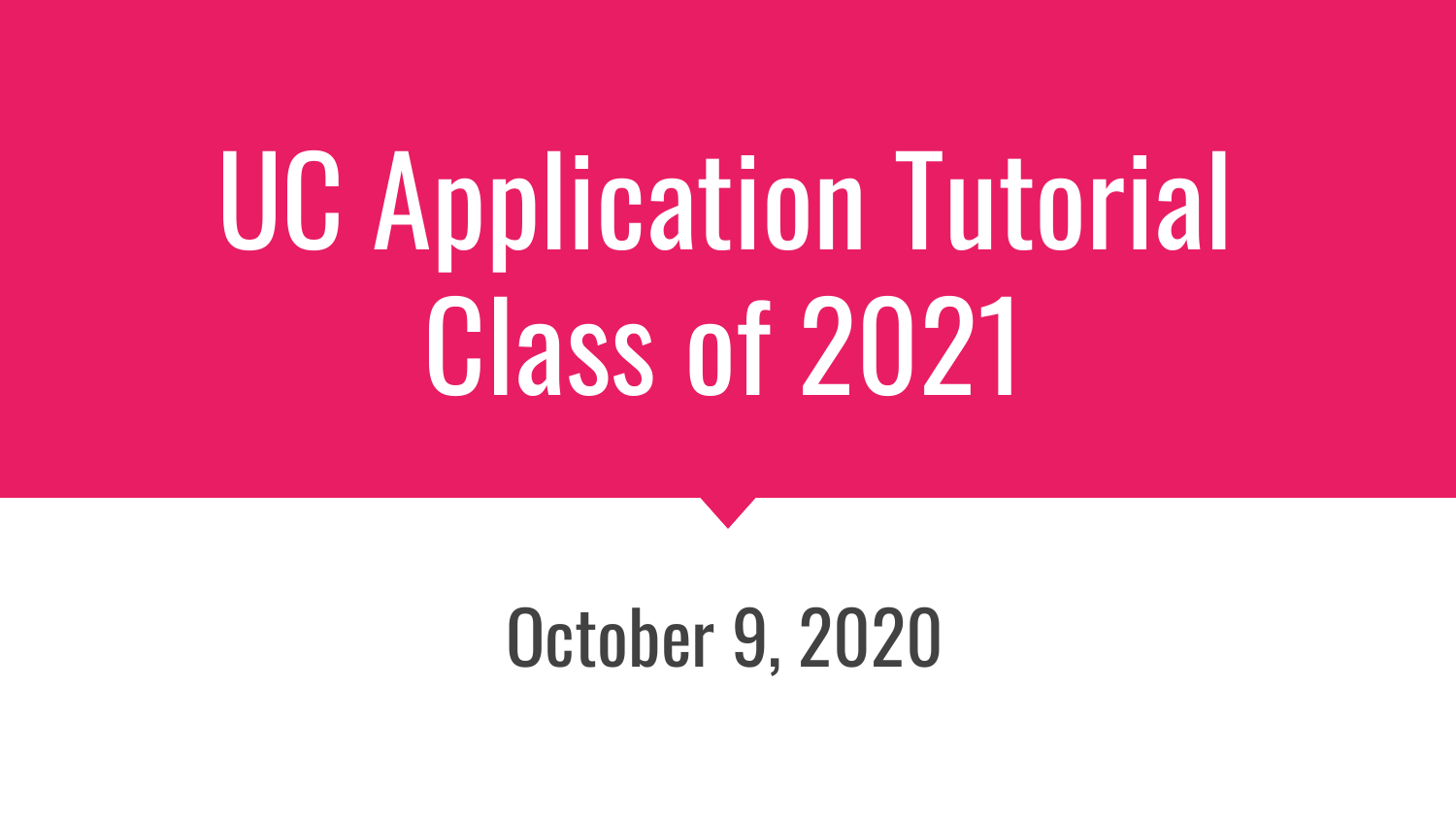#### Important Information

- ❖ 9 Campuses = 1 Application
- ❖ Applying for Fall Quarter/Semester 2021 as a Freshman
- ❖ Make sure the campus(es) you are applying for has the major you are interested in, not all campuses have all majors = do your research
- ❖ Cost is \$70.00 PER application/campus
- ❖ May start submitting UC applications starting November 1
- ❖ Due November 30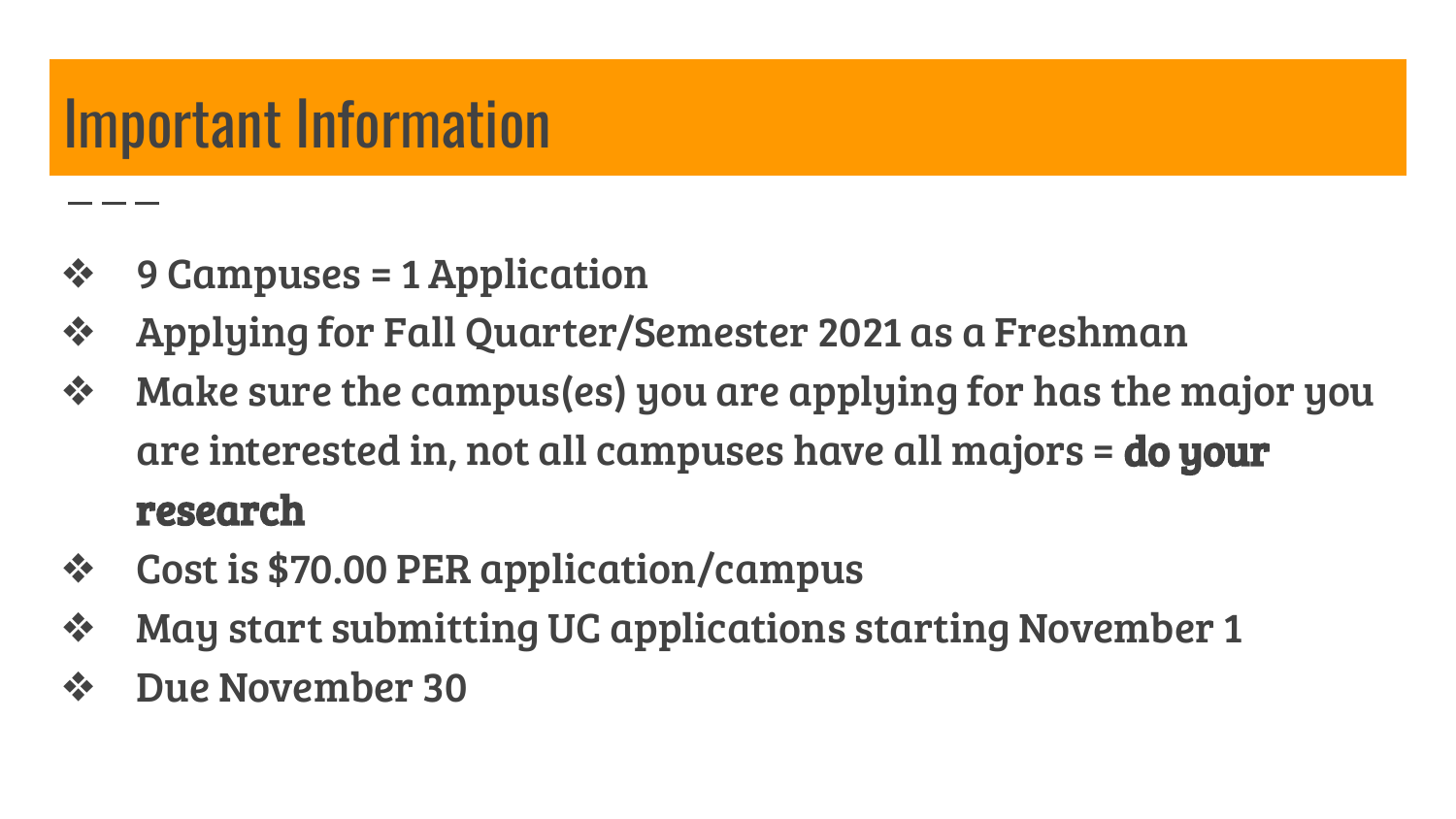#### What you Will Need

- ❖ Unofficial transcripts to list your classes & grades on application
- ❖ Test scores (if you have any) (\*test optional\*)
- ❖ Your social security number, if you have one
- ❖ Your citizenship & residency information
- ❖ Parent & household information
- ❖ Your list of activities & awards to put on your application
- ❖ Method of payment for application(s)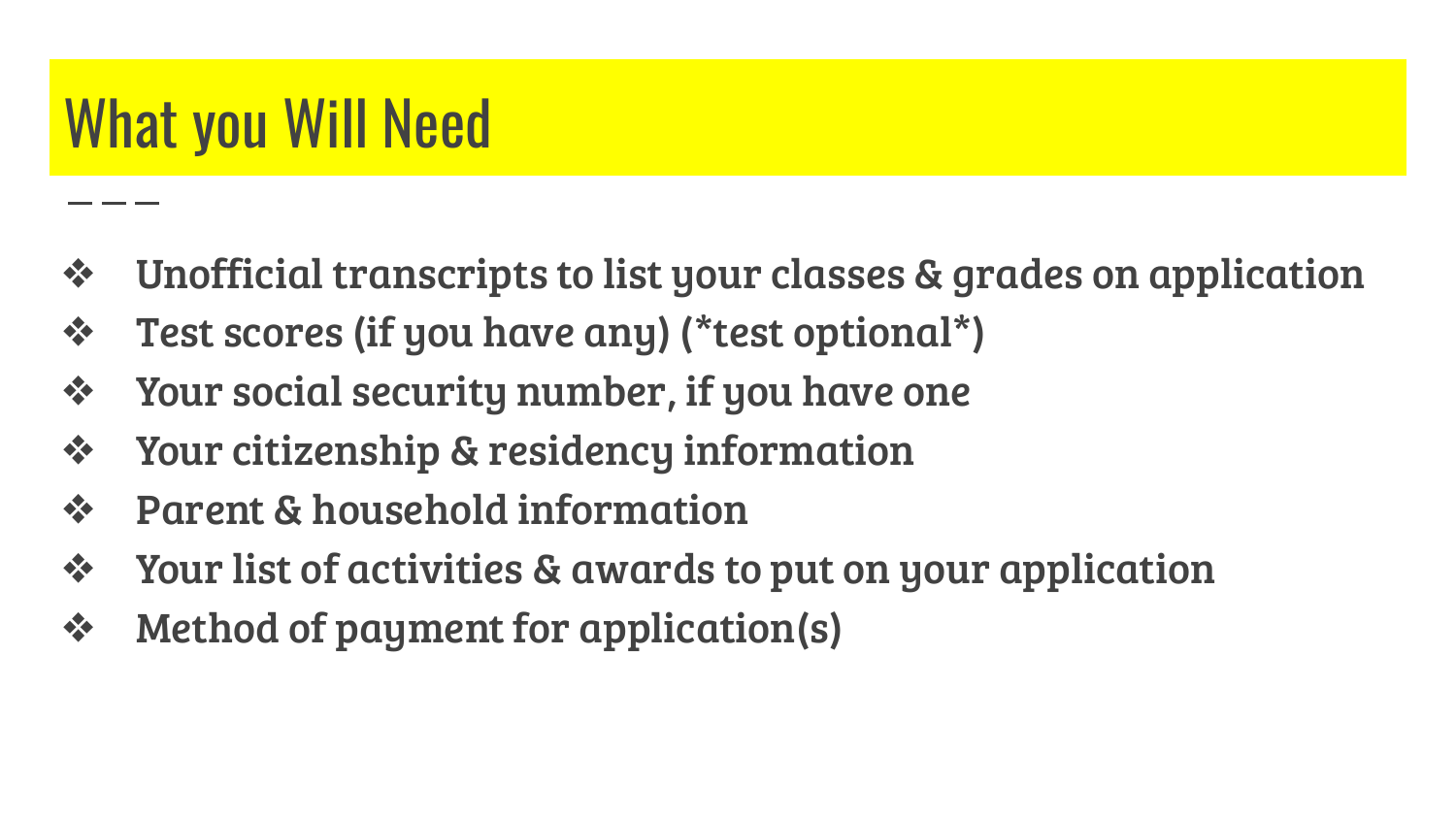## About You Section

- ❖ Personal info, contact info, citizenship & residency info, demographics, background, your household info, parent info = get correct information (no guessing)
- ❖ Use your legal name (drivers license, birth certificate, passport, etc.)
- ❖ Select an **email address** that is NOT your cusd.me account so that once you graduate you can keep using the same email address, keep your email address professional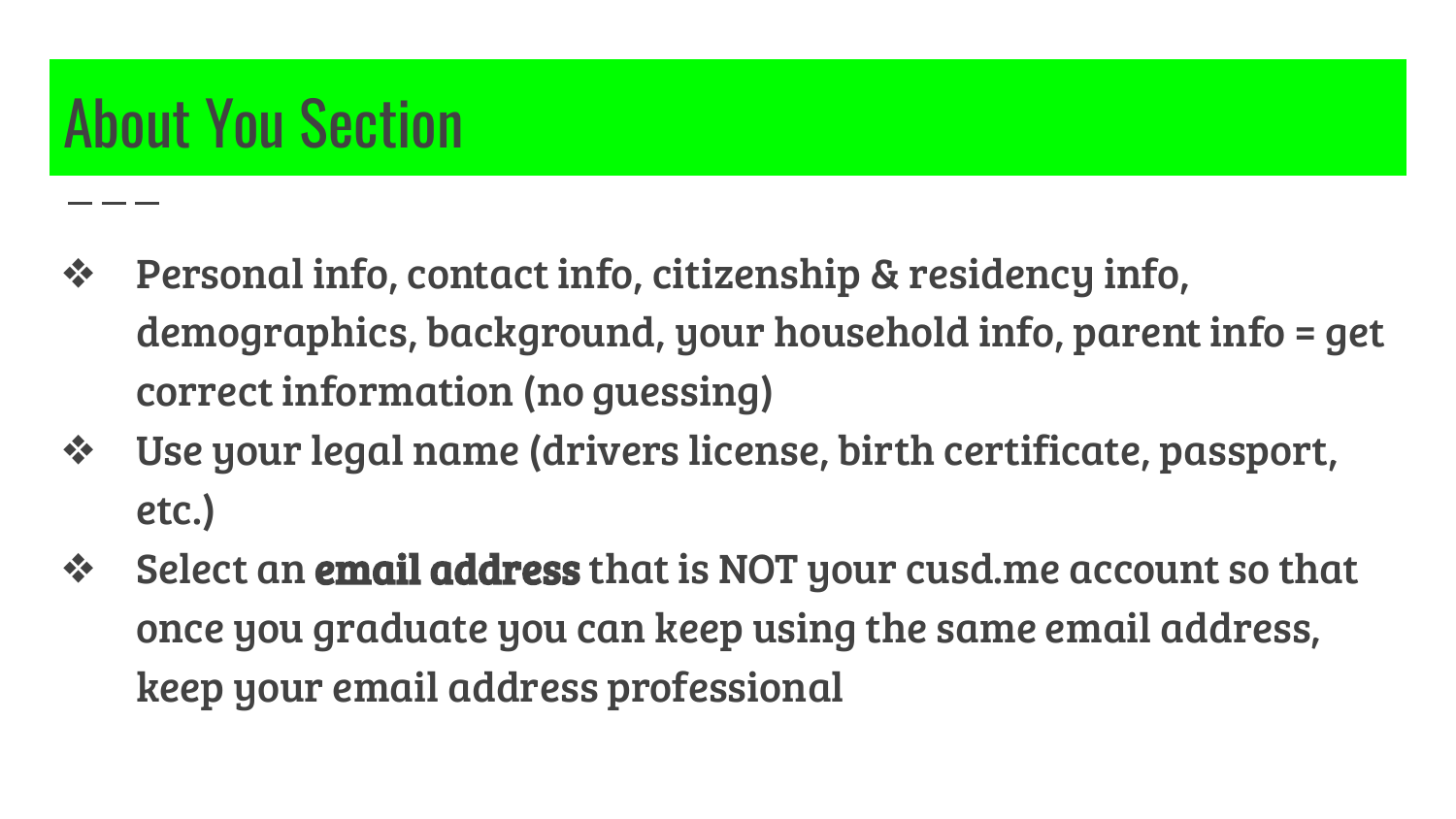#### Academic History Section

- ❖ List 7th & 8th grade courses taken, no grades will be reported here. Course name and term period (full year)
- ❖ List all high schools attended
- ❖ Carmel High School, 050475 is the school code
- ❖ List all courses taken & taking while in high school by grade level
- ❖ College courses taken in high school (examples: MPC US History, MPC Sports Medicine) - applicants will need to input college information & course title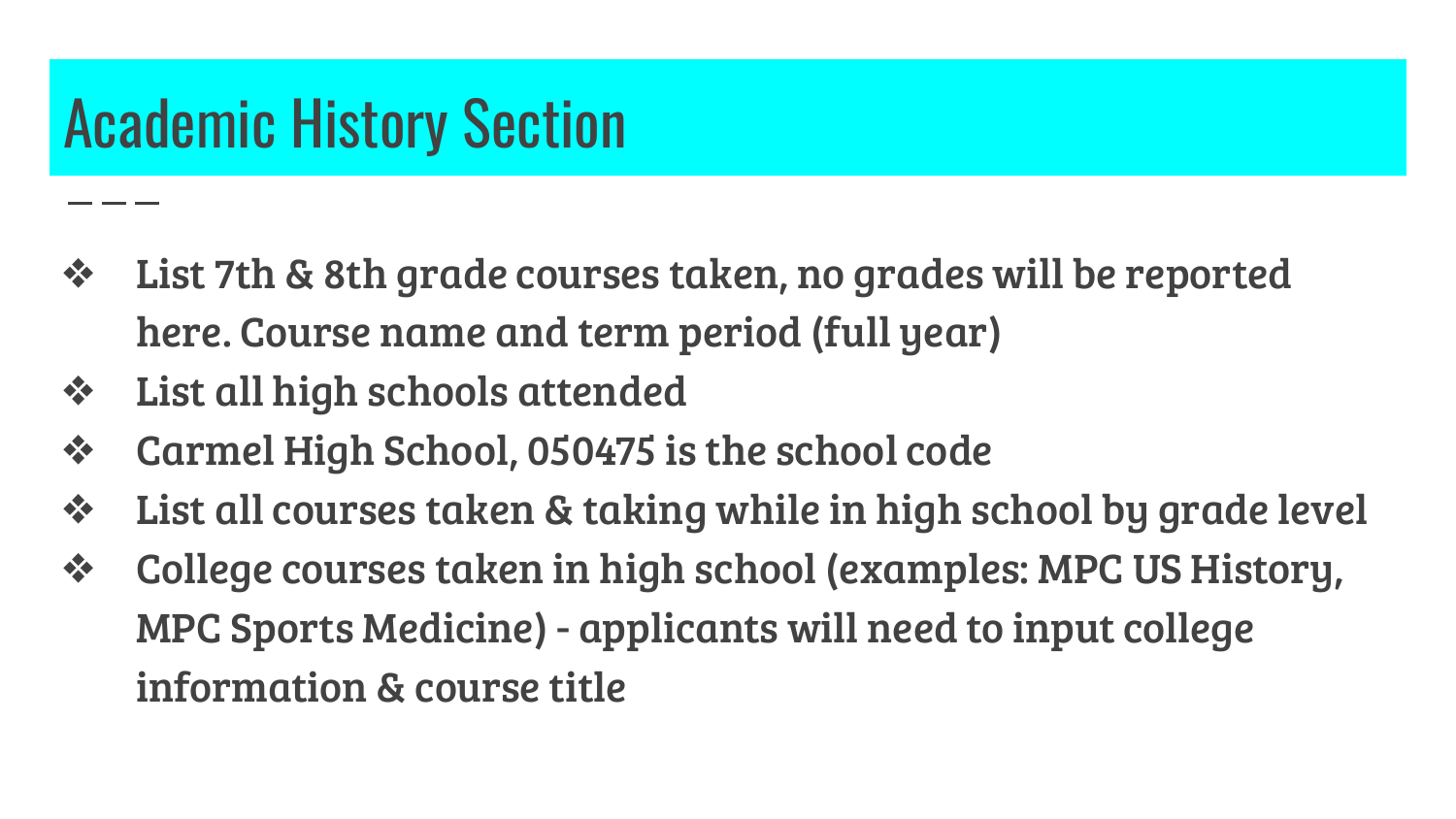#### Academic History Section (continued)

#### Additional Information Section: Write this.

During spring 2020, Carmel High School students were given the option to select letter grades or CR/NC.

Other items to potentially write about if it applies to the applicant: change in curriculum, dip in grades, explanations for being unable to take a certain course or selection of courses, if you moved during high school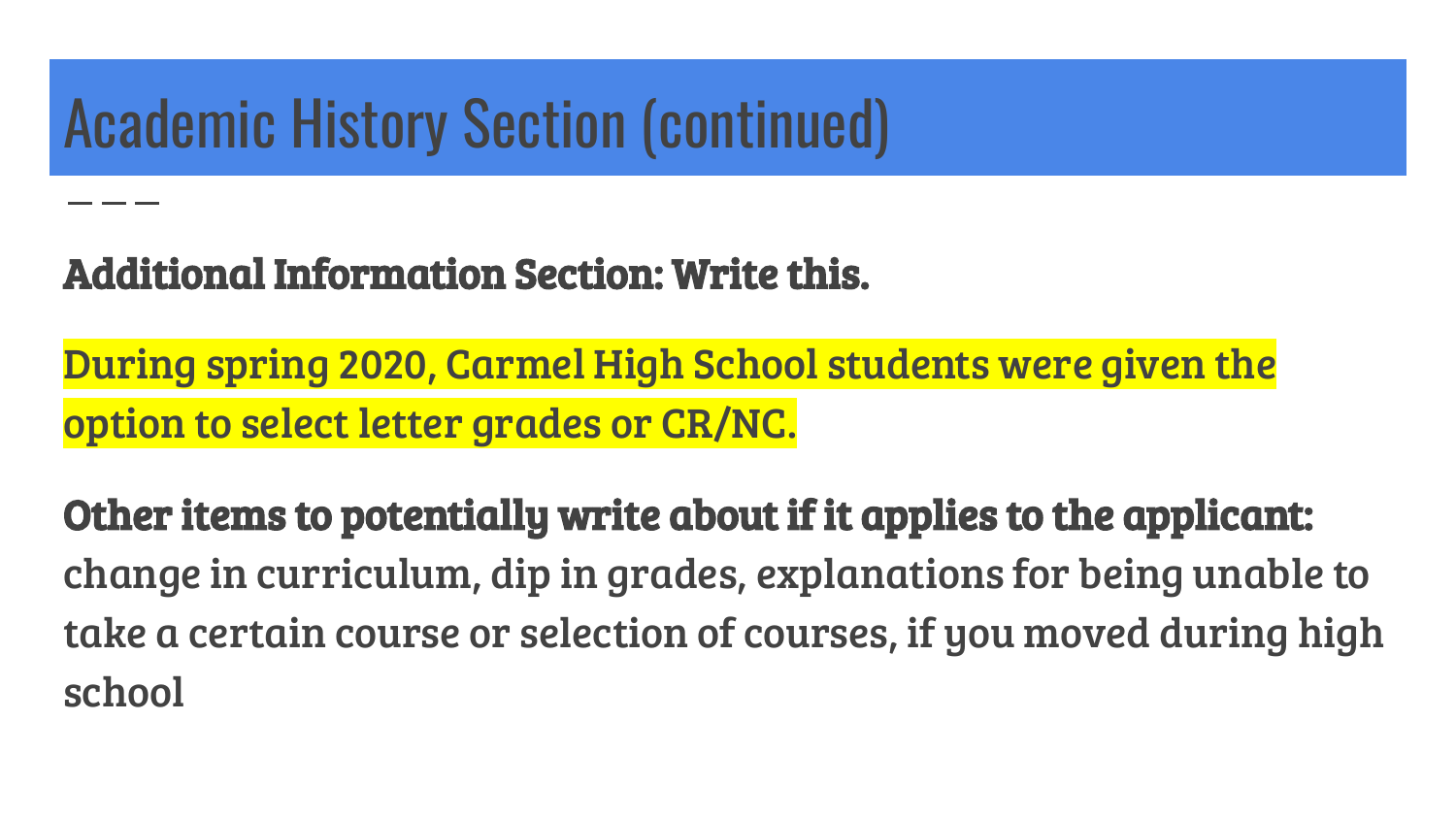## Test Scores - TEST OPTIONAL

- ❖ Test scores are currently TEST OPTIONAL. Scores are not required and students will not be penalized in the admissions process if they don't submit them.
- ❖ UC Berkeley is TEST BLIND. No test scores for admissions.
- ❖ The UC system is under current litigation in regards to test scores on whether they can be used at all for any type of admission selection.
- ❖ Once a final decision is made, CHS Counseling will share out via emails on what the final ruling is. To be determined.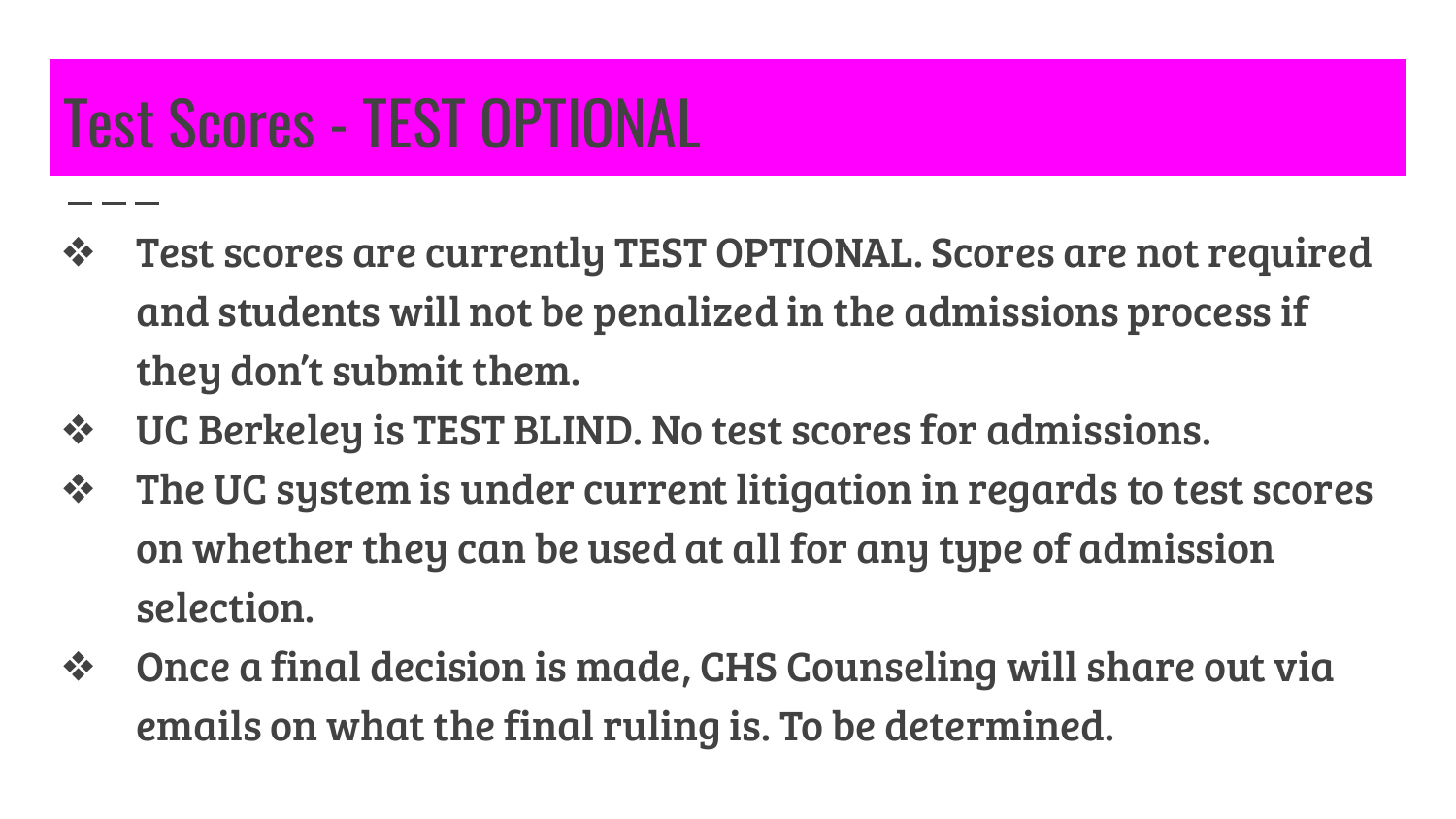- ❖ A.K.A. = Unofficial Resume
- ❖ 20 spaces to add activities & awards, you don't need to fill them all up
- ❖ The UC has no preference of how many or how you list them
- ❖ Select the ones that best represent yourself & your passions, all categories are valued equally
- ❖ Be clear & don't assume application readers know what the activities or awards are. Explain. Don't use acronyms.
- ❖ **The UC DOES value PROGRESSION,LEADERSHIP,COMMITMENT, CONSISTENCY, & GROWTH**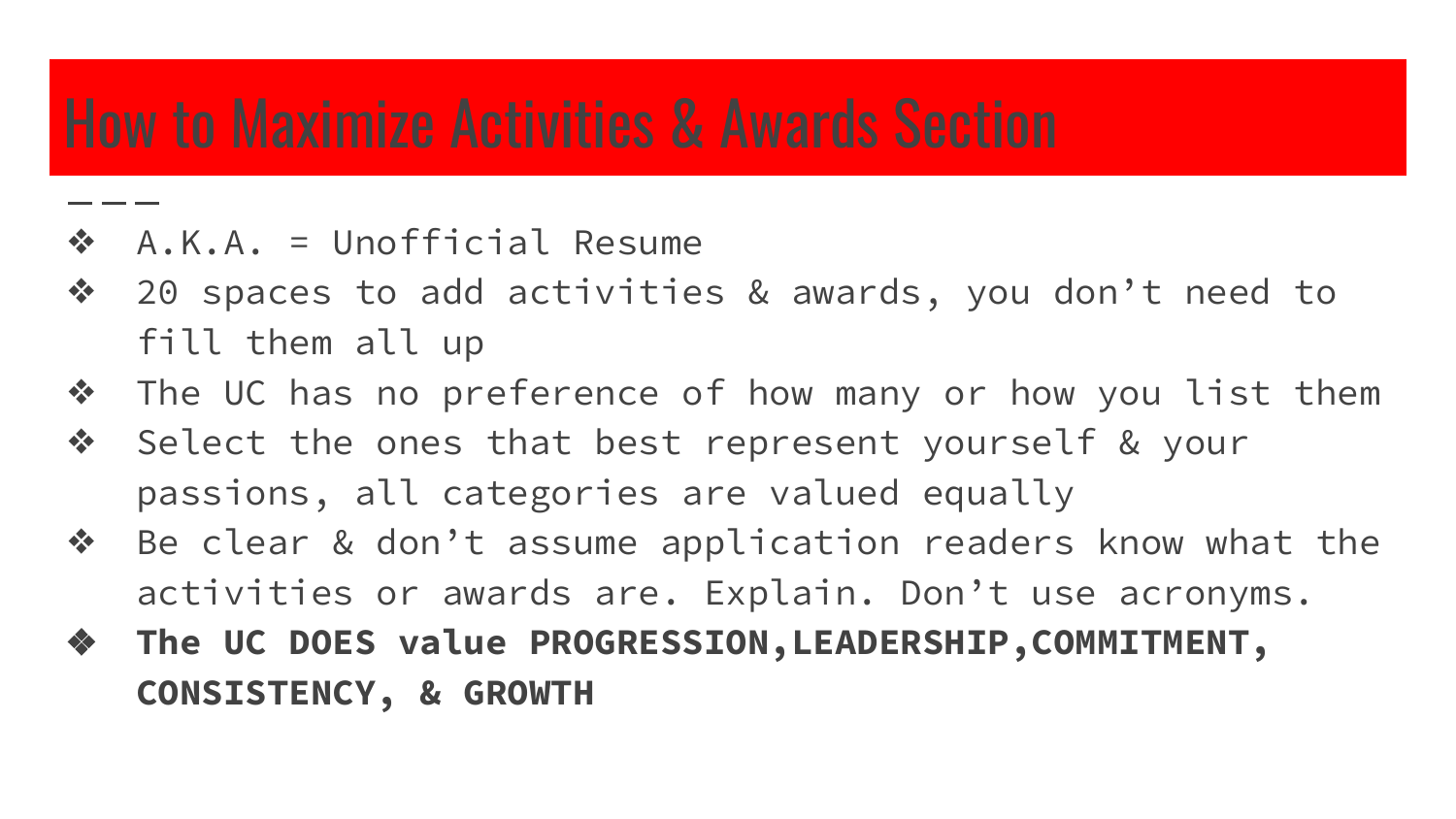#### Scholarships & Programs Section

- ❖ The UC Application is also a scholarship application
- ❖ Scholarships are campus specific
- ❖ A FAFSA (Free Application for Federal Student Aid) or CA Dream Act Application MUST be filed in order to be considered for these scholarships / programs
- ❖ 10 categories of scholarships: academic major/interest; affiliation with group, program, or organization; ancestry & descendants; career plans; ethnicity, national origin or religion; extracurricular activities; work experience; family circumstances & relationships; school/geographic location; health/disabilities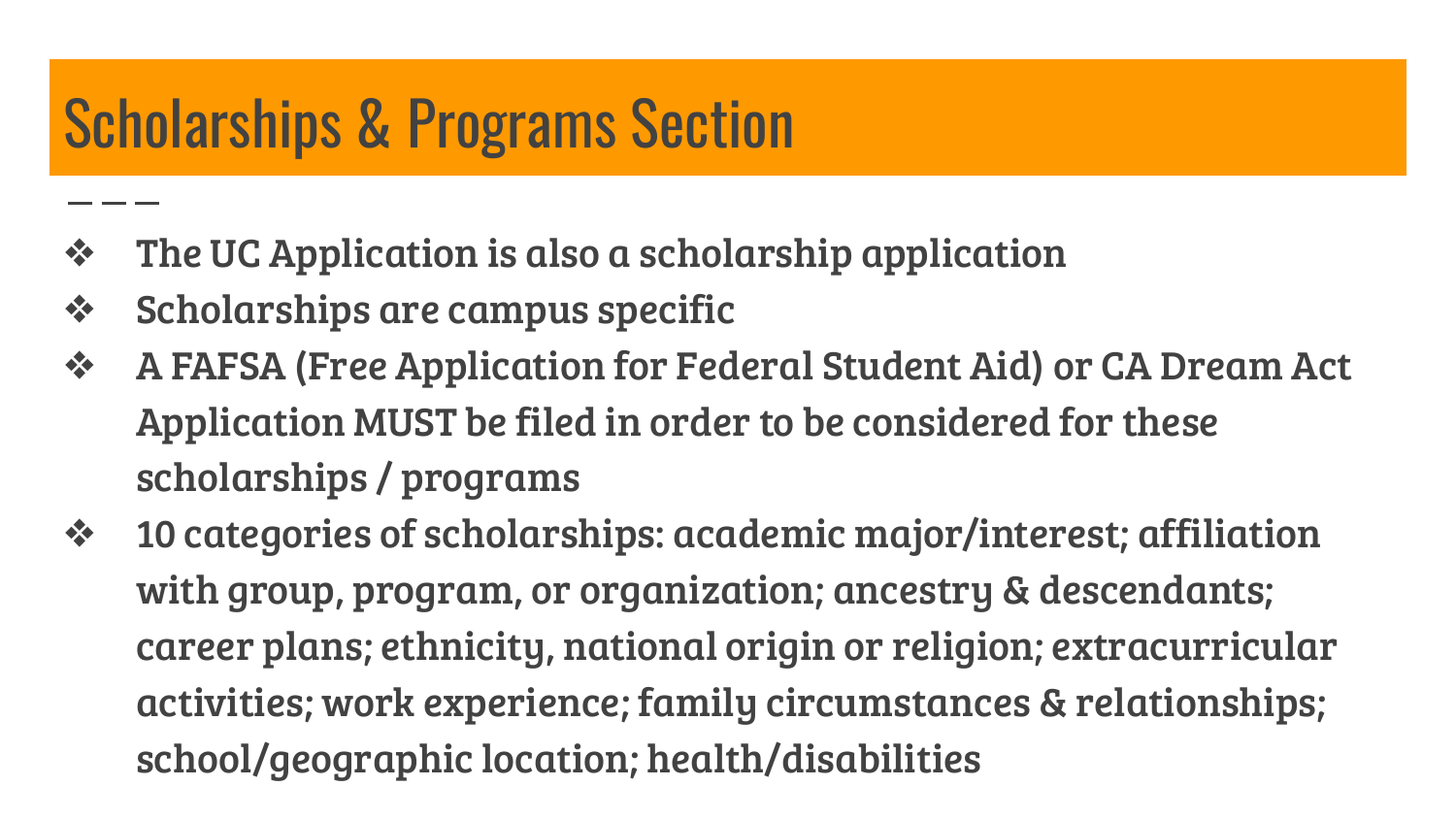# Personal Insight Questions (PIQ)

- ❖ Select 4 questions that you identify with the most
- ❖ All questions are given equal consideration
- ❖ Think of this section as your **"interview"** with the UC
- ❖ PIQ's are the opportunity to give context to activities,leadership, and experiences
- ❖ UC campuses understand that distance learning has and is disturbing student's enrichment activities due to COVID19
- ❖ FOCUS on: what activities you DID do, not what activities could no longer do, be reflective, give specific & thoughtful examples
- ❖ Do not write about test scores in this section at all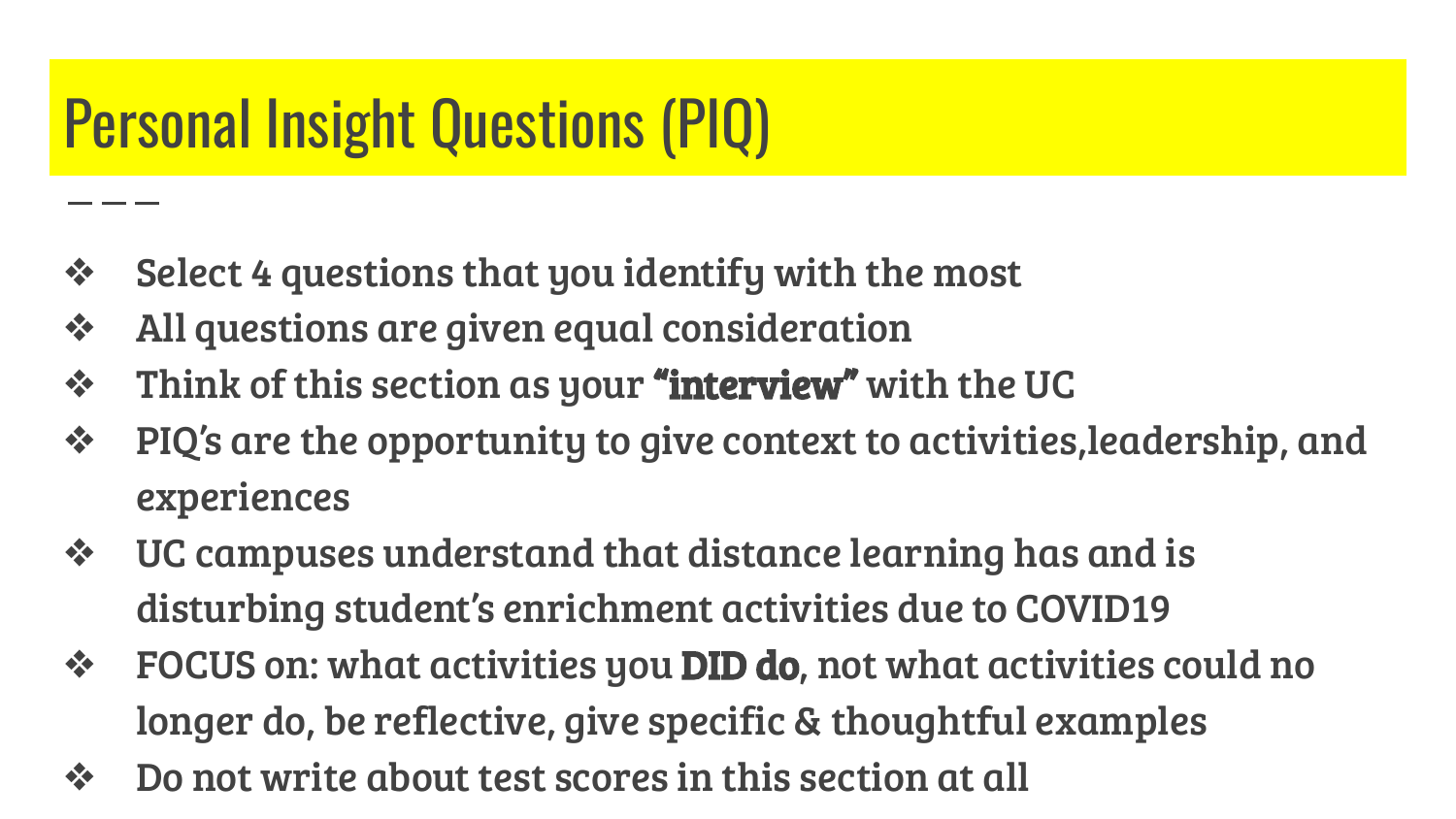## Additional Comments Section after PIQ

- $\div$  550 words available
- ❖ This section may be used to provide more context to the application NOT otherwise written about in prior PIQs
- ❖ Possible Uses: How COVID19 or Social Justice movement impacted major choice, what type of changes you made to extracurriculars due to COVID19, how COVID 19 or Social Justice movement impacted decision to apply to UC, how you plan to engage with the community if admitted to UC, share personal experiences rather than comment on news or headlines
- ❖ AVOID: links to resumes, youtube channels, portfolios, no test scores, etc….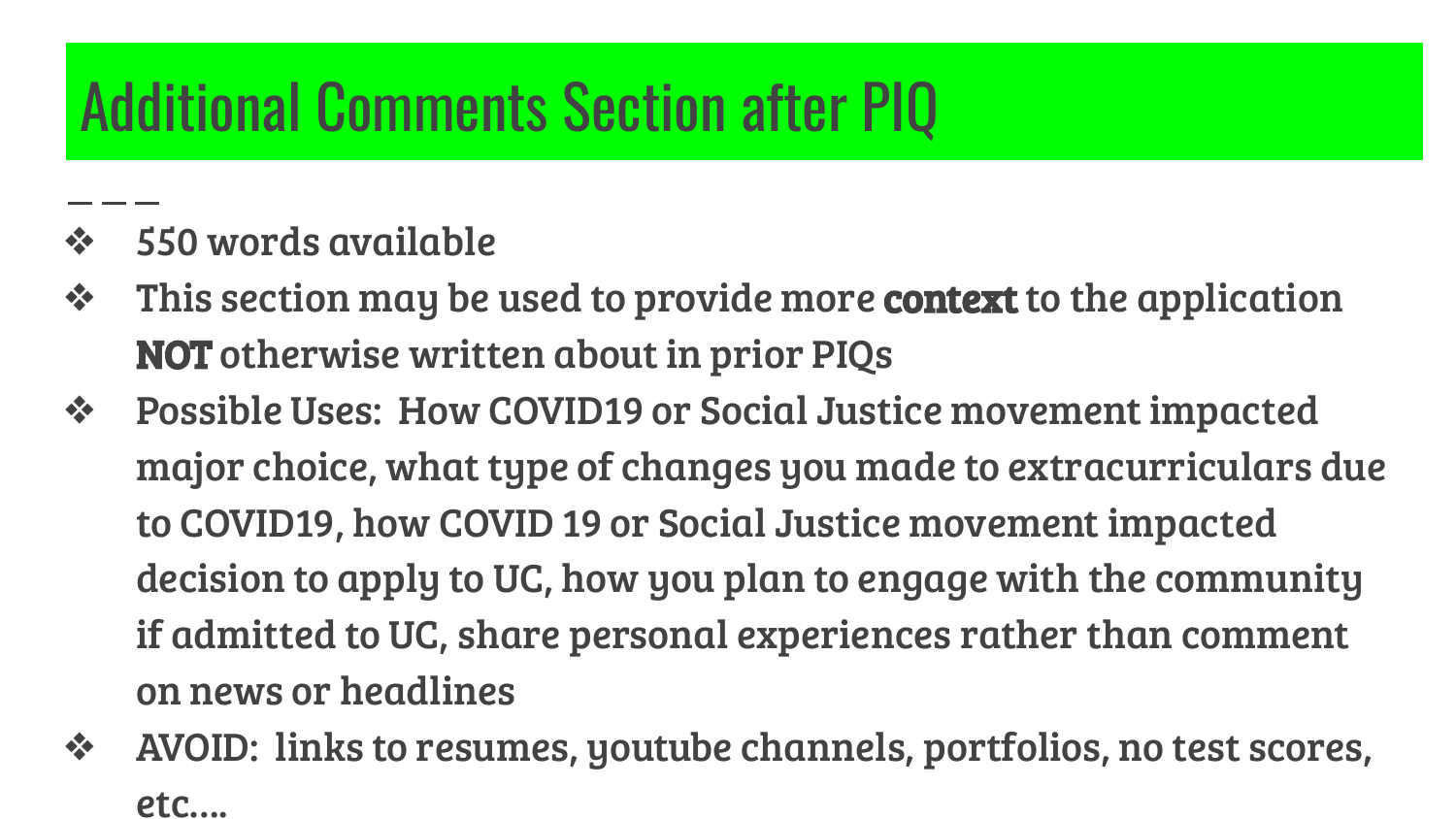#### The UC Uses Comprehensive Review for Admission - 14 Factors

- 1. Grade point average
- 2. Test scores (Test optional & under litigation TBD)
- 3. Performance in & number of courses beyond minimum a-g requirements
- 4. UC-approved honors & advanced courses
- 5. Eligibility in the Local Context (ELC) top 9%
- 6. Quality of senior year program of study
- 7. Academic opportunities in CA high schools
- 8. Outstanding performance in 1 or more academic subject areas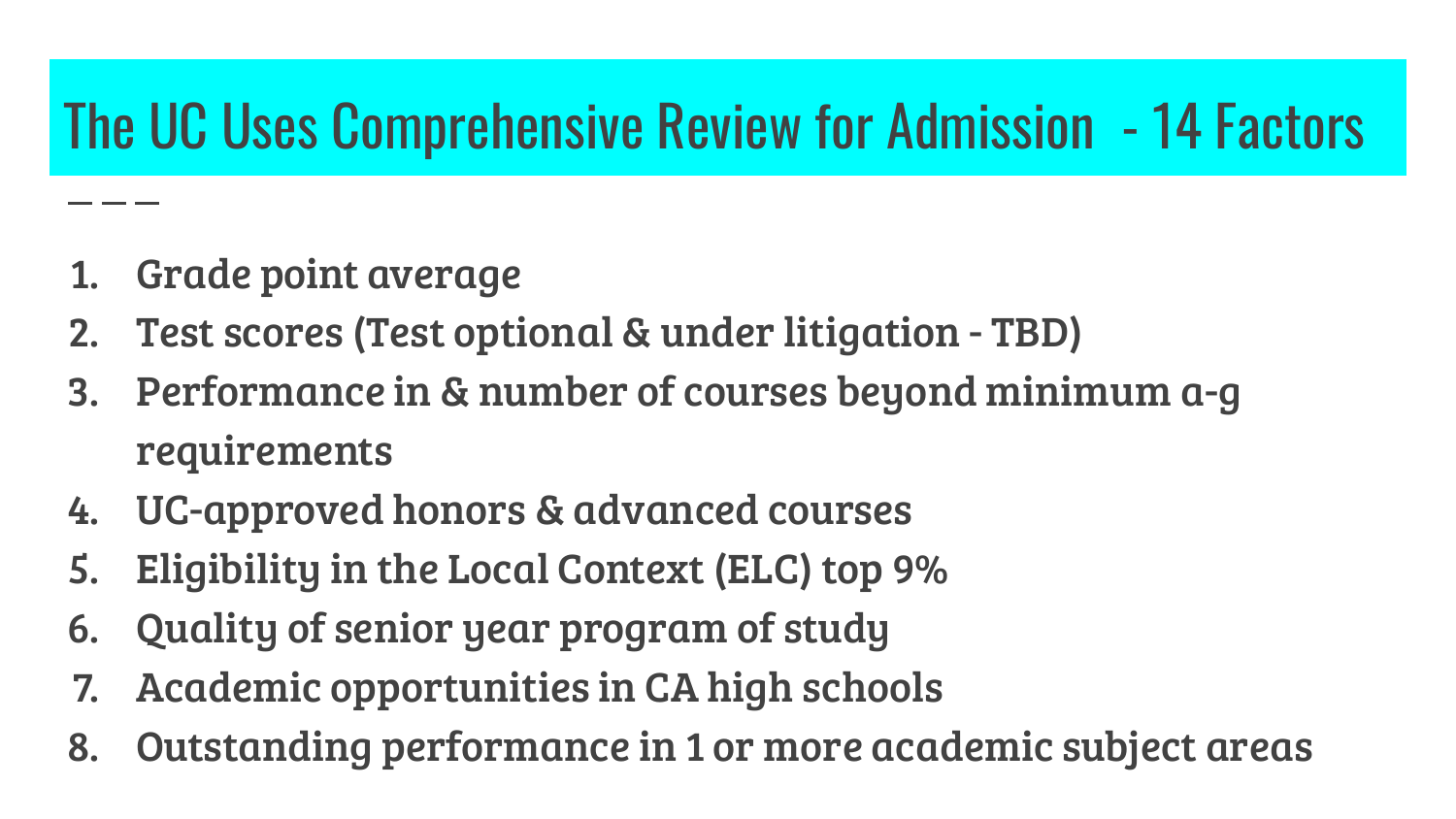### Comprehensive Review - 14 Factors (continued)

- 9. Achievements in special projects
- 10. Special talents, achievements, & awards
- 11. Improvement in academic performance
- 12. Participation in educational preparation programs
- 13. Academic accomplishment in light of life experiences
- 14. Geographic location
- *●* No single factor determines admission.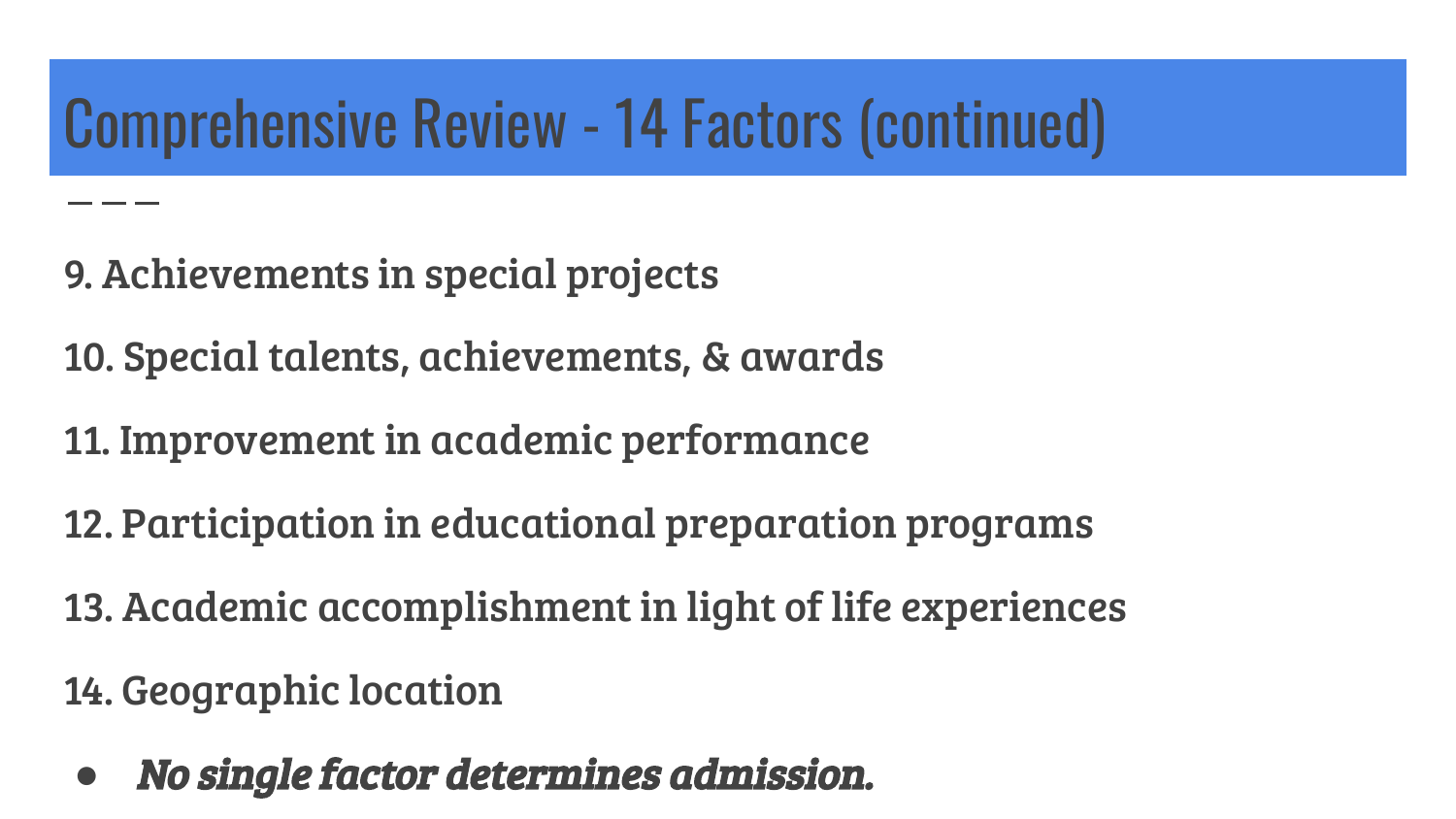#### What to Do After You Apply

- ❖ Print a copy of your application for your records
- ❖ Update your application as needed (only certain sections available to do so)
- ❖ Create and check campus portal accounts for your "To-Do" Lists OFTEN, weekly
- ❖ Wait Usually by March 31 admissions notifications are sent out
- ❖ Only submit official transcripts AFTER you accept an offer of admission by July 1, official AP scores due by July 15 (OR if a specific campus requests it earlier, send)